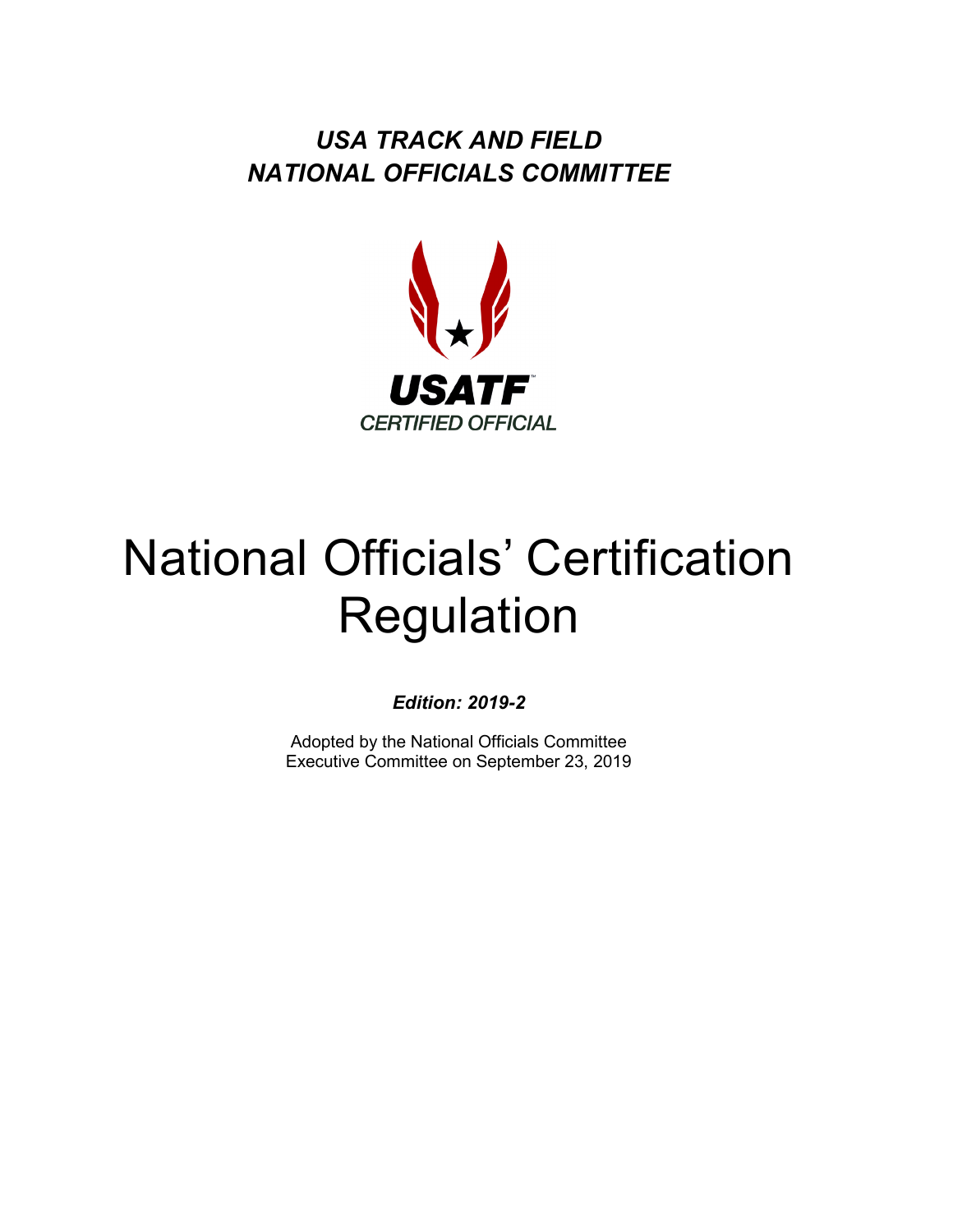## **Table of Contents**

| <b>Section</b>            |                                            | Page |
|---------------------------|--------------------------------------------|------|
| Preamble                  |                                            |      |
| Definitions/Abbreviations |                                            |      |
| <b>Effective Dates</b>    |                                            |      |
| Section 1                 | Requirements for All Certified Officials   | 3    |
| Section 2                 | <b>Certification Chairs</b>                | 4    |
| Section 3                 | <b>Association Affiliation</b>             | 4    |
| Section 4                 | <b>Transfer of Certification</b>           | 4    |
| Section 5                 | <b>Certification Period and Dates</b>      | 4    |
| Section 6                 | Fees                                       | 5    |
| Section 7                 | <b>Certification Statuses</b>              | 5    |
| Section 8                 | Code of Ethics/Code of Conduct             | 6    |
| Section 9                 | <b>Certification Levels and Grades</b>     | 6    |
| Section 10                | <b>Overall Certification Level</b>         | 6    |
| Section 11                | Level Requirements                         | 6    |
| Section 12                | Level Disciplines                          | 8    |
| Section 13                | <b>Graded Disciplines and Requirements</b> | 10   |
| Section 14                | <b>Tests</b>                               | 13   |
| Section 15                | <b>Association-Provided Training</b>       | 13   |
| Section 16                | Appeals                                    | 13   |
| Section 17                | Other Items                                | 13   |

### **Edition/Content Revision History**

| <b>Edition Number</b> | <b>Revised/Edited by</b>       | <b>Date of Revision</b> |  |
|-----------------------|--------------------------------|-------------------------|--|
|                       |                                |                         |  |
| 2013-1B               | Jimmy Stuart                   | April 16, 2013          |  |
| 2017-1                | Roger Burbage/Rich Schornstein | January 4, 2017         |  |
| 2017-2                | Roger Burbage/Rich Schornstein | December 1, 2017        |  |
| 2018-1                | Roger Burbage/Rich Schornstein | April 10, 2018          |  |
| 2019-1                | Roger Burbage/Rich Schornstein | January 28, 2019        |  |
| 2019-2                | Roger Burbage/Rich Schornstein | September 23, 2019      |  |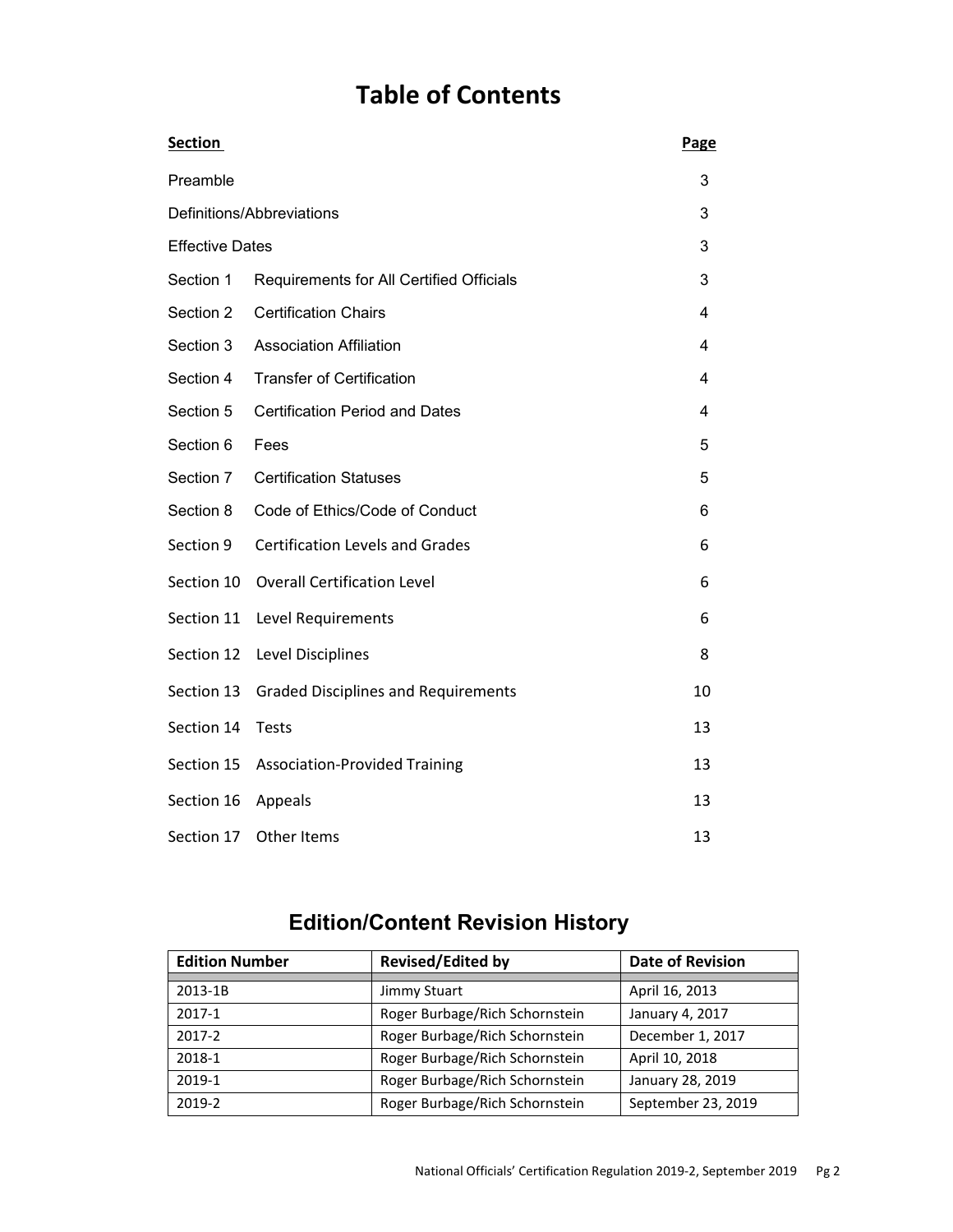#### **PREAMBLE**

This document defines the rules, regulations and procedures employed by the USA Track & Field National Officials Committee in certifying competition officials. It can be altered or amended as needed by the Officials' Executive Committee.

#### **DEFINITIONS and ABBREVIATIONS**

The following are definitions of terms and/or abbreviations that are used in this document:

- 1. USATF USA Track & Field
- 2. Association Refers to an individual, local Association of USA Track & Field as listed on the USATF website.
- 3. NOC National Officials Committee of USA Track & Field.

#### **EFFECTIVE DATES**

The changes in this document take effect on October 1, 2019.

#### **SECTION 1**

#### **REQUIREMENTS FOR ALL CERTIFIED OFFICIALS**

All persons who wish to become and remain a certified official must satisfy the following requirements. Failure to accomplish any item may result in denial of, or suspension of, certification.

- 1. USATF Membership must have a current year membership in USA Track and Field.
- 2. Background Screen must have a current, unexpired background screen completed by the specified provider.
- 3. SafeSport Training must have current, unexpired completion of SafeSport training.
- 4. Rules Review must have completed the open-book rules review appropriate to their certification level and discipline, with at least the specified minimum passing score, upon initial certification and for recertification.
- 5. Certification Fee must have paid the national certification fee, plus any associationimposed additional fee for the current Olympiad.
- 6. Officials' Conduct must sign any national Code of Ethics and Performance Guidelines upon initial certification and recertification, and comply with them while certified.
- 7. Training must have completed any additional training or testing requirements uniformly applied by the certifying Association which complies with the requirements of Sections 14 and 15.
- 8. Photo must provide a head and shoulders photo for their official's photo ID.
- 9. Age must be at least 18 years of age to become a certified official.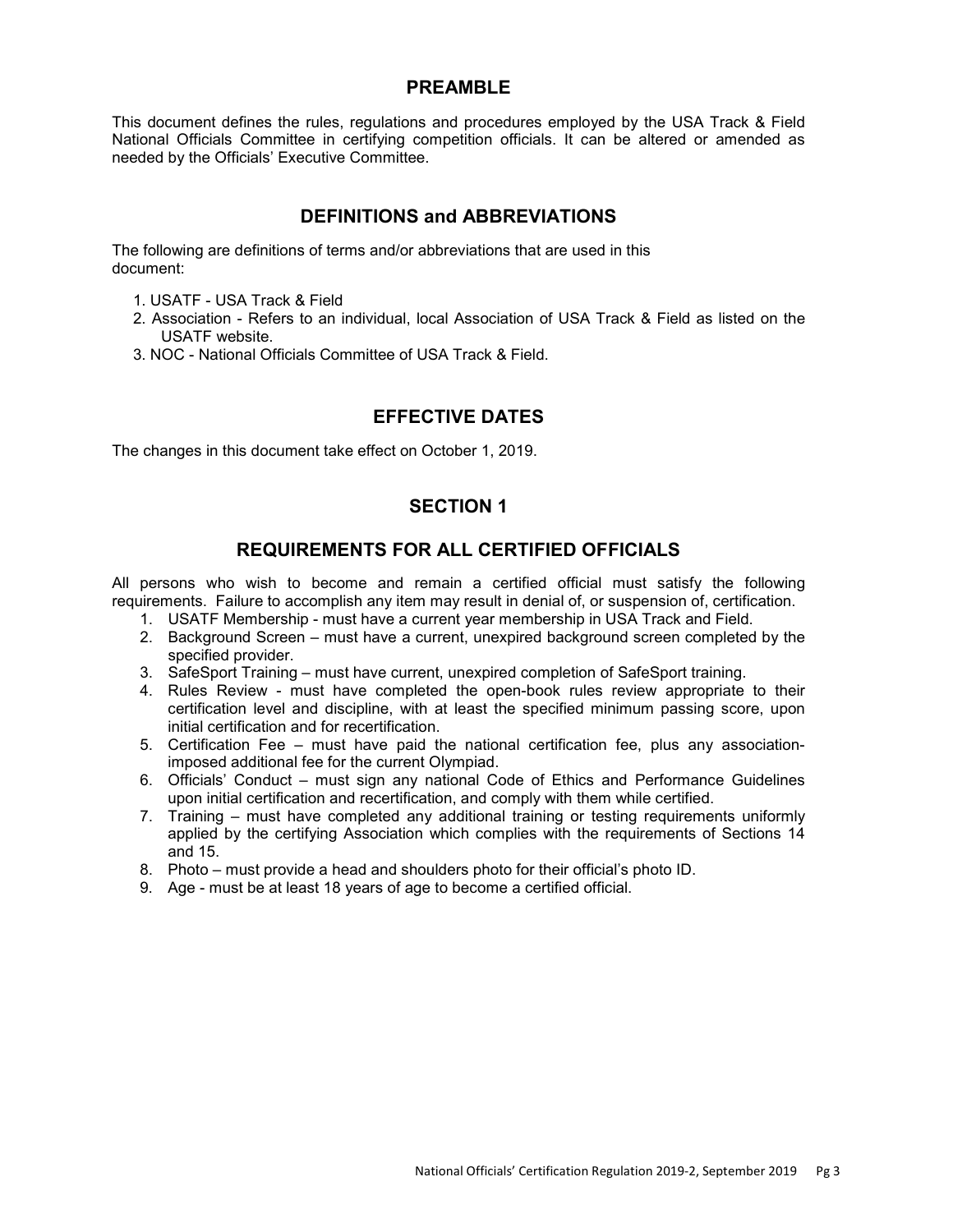#### **SECTION 2 CERTIFICATION CHAIRS**

- A. Association Certification Chairs must be USATF certified officials at the National or Master level, unless otherwise approved by the National Vice-Chair of Certification.
- B. Each association elects or appoints a Certification Chair, whose duties include, but are not limited to the following:
	- 1. Prepare and disseminate information pertaining to officials' certification and training. Establish any additional association-mandated requirements, if any, for certification of officials, in compliance with Sections 14 and 15 below.
	- 2. Process and approve applications for certification; recertification; and certification level upgrade & downgrades, applying the criteria established in this Regulation. Evaluate officials' experience and training vs. established criteria; score tests; and obtain photos and fees. Update the NOC certification database.
	- 3. Maintain records pertaining to certification of officials in the association for at least 4 years preceding the current Olympiad.
	- 4. Establish and collect certification fees, and training clinic fees if any. Account for fees received and maintain financial records of revenues and expenditures of association funds in connection with officials' certification activities. Pay or arrange for payment of certification fees to USATF. Approve or recommend approval of claims for reimbursement of expenses in connection with certification and training matters. Prepare or arrange for submission of budgets to the association Officials' Chair, Treasurer, or Board.
	- 5. Act as an association voting delegate of the NOC; appoint an Alternate delegate if necessary. Upon request, provide advice and reports concerning the training, certification, and other activities that the association is conducting.
	- 6. Receive materials from the NOC regarding nominations for officials' national awards; solicit nominations from association officials; and submit nominations to the NOC.
	- 7. Upon request from the NOC, evaluate officials being considered for selection to work USATF national championship meets.

#### **SECTION 3 ASSOCIATION AFFILIATION**

Officials can only be certified in the USATF Association of which they are a member. An official can have membership in multiple associations, but can only be certified by one association.

#### **SECTION 4 TRANSFER OF CERTIFICATION**

Officials may transfer their membership and certification from one USATF Association to another by completing the USATF Association Transfer Request on the USATF website. Any certification level upgrades requested within the first year after transferring associations must be approved by the National Vice-Chair of Certification.

#### **SECTION 5 CERTIFICATION PERIOD AND DATES**

**A. Certification Period:** All officials are required to recertify for each Olympiad, completing all requirements of Section 1above. In addition, all officials must continually meet the requirements of Section 1 items 1, 2, 3, and6.

**B. Dates:**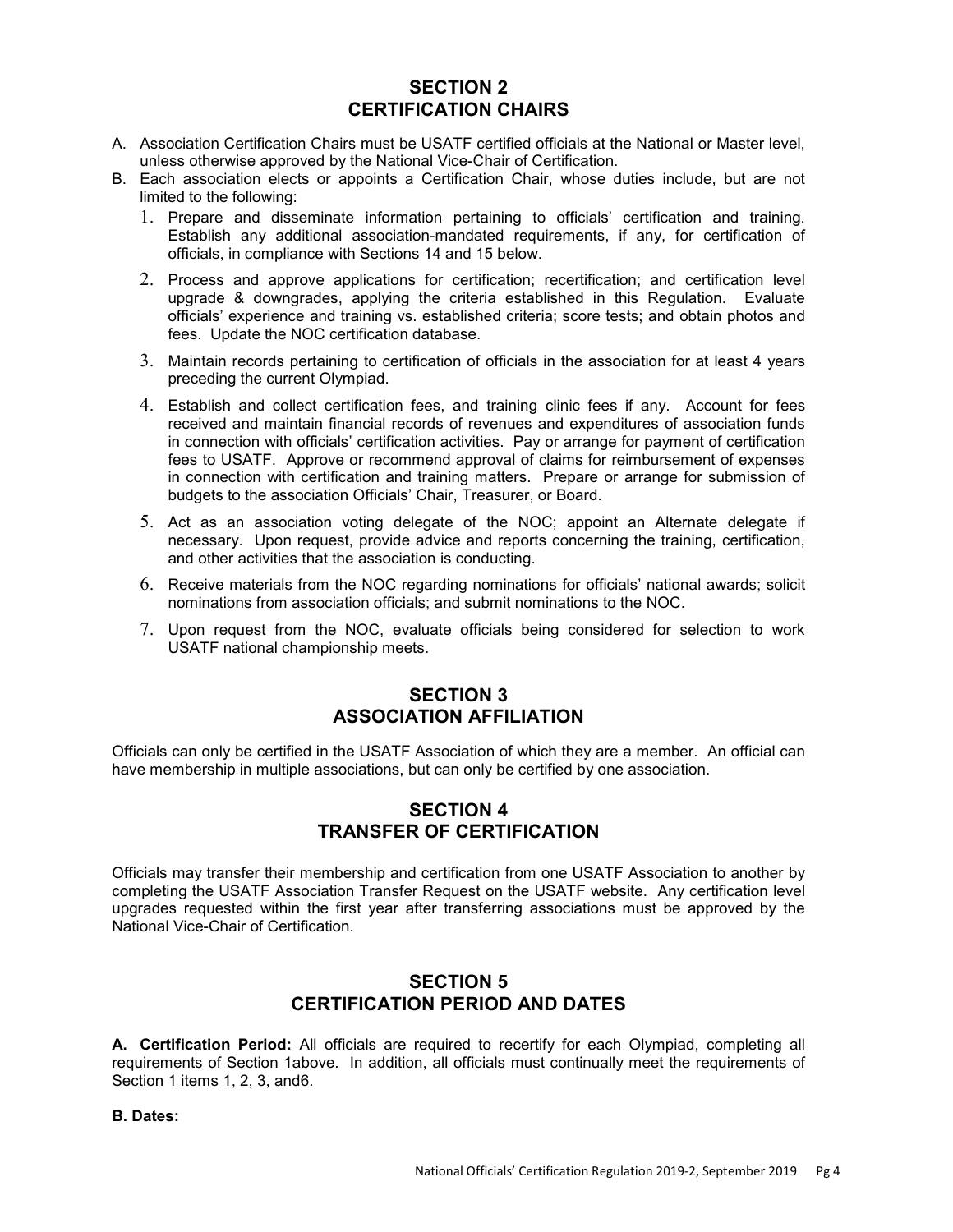- 1. **January 1 during a Summer Olympic year:** Individuals who have never been previously certified are allowed to certify for the current Olympiad and are granted certification for the next Olympiad.
- 2. **January 1 of every year:** Officials must have renewed their USATF membership and be in good standing for their certification to remain current.
- 3. **November 1 during a Summer Olympic year:** Officials certified during the previous Olympiad may recertify for the next Olympiad.
- 4. **March 31 following a Summer Olympics:** Officials certified during the previous Olympiad must have recertified to continue as a certified official.

#### **SECTION 6 FEES**

The following fees are owed by the local USATF association to the National Officials Committee on a per official or per card basis. Local USATF associations are free to impose additional certification fees as needed.

- **A. Initial Certification**: \$20.00
- **B. Recertification**: \$20.00
- **C. Upgrades/Additional Certifications:** \$0.00
- **D. Replacement Cards** (non-upgrade): \$5.00

#### **SECTION 7 CERTIFICATION STATUS**

**A. Certified:** An official who has satisfied all requirements herein and is a current member, in good standing, of USATF. Only officials with this status will be eligible for or granted any benefits, rights or privileges reserved for certified officials.

**B. Suspended:** An official who has been certified at one point during the current Olympiad but has not maintained membership in USA Track & Field or has failed to fulfill any requirements listed in this document required to maintain certification during an Olympiad.

**C. Inactive:** An individual who was a certified official in a previous Olympiad but has not recertified for the current Olympiad.

**D. Emeritus:** Officials who have retired from officiating, may petition the National Vice-Chair of Certification to be awarded Emeritus status. The Vice-Chair of Certification may award Emeritus status at its sole discretion if the petitioner meets or completes the following minimum requirements:

- 1. Certified as a Master-level official in good standing with USATF and the official's local Association in either the current or previous Olympiad.
- 2. Has been a USATF certified official for at least twenty years.
- 3. Submits to the Vice-Chair of Certification a summary of their officiating career and experience. along with one letter of recommendation from a currently certified Master-level official. At its sole discretion the Vice-Chair of Certification may ask the official for additional documentation.

Once awarded Emeritus status, the official will receive an Emeritus certification card and will no longer be considered currently certified, thus not receiving any of the rights and privileges guaranteed to currently certified officials. Once Emeritus status is awarded, no further "recertification" is required to maintain that status. Should an official with Emeritus status wish to resume officiating, they may do so by completing all of the normal requirements for recertifying as a Master-level official.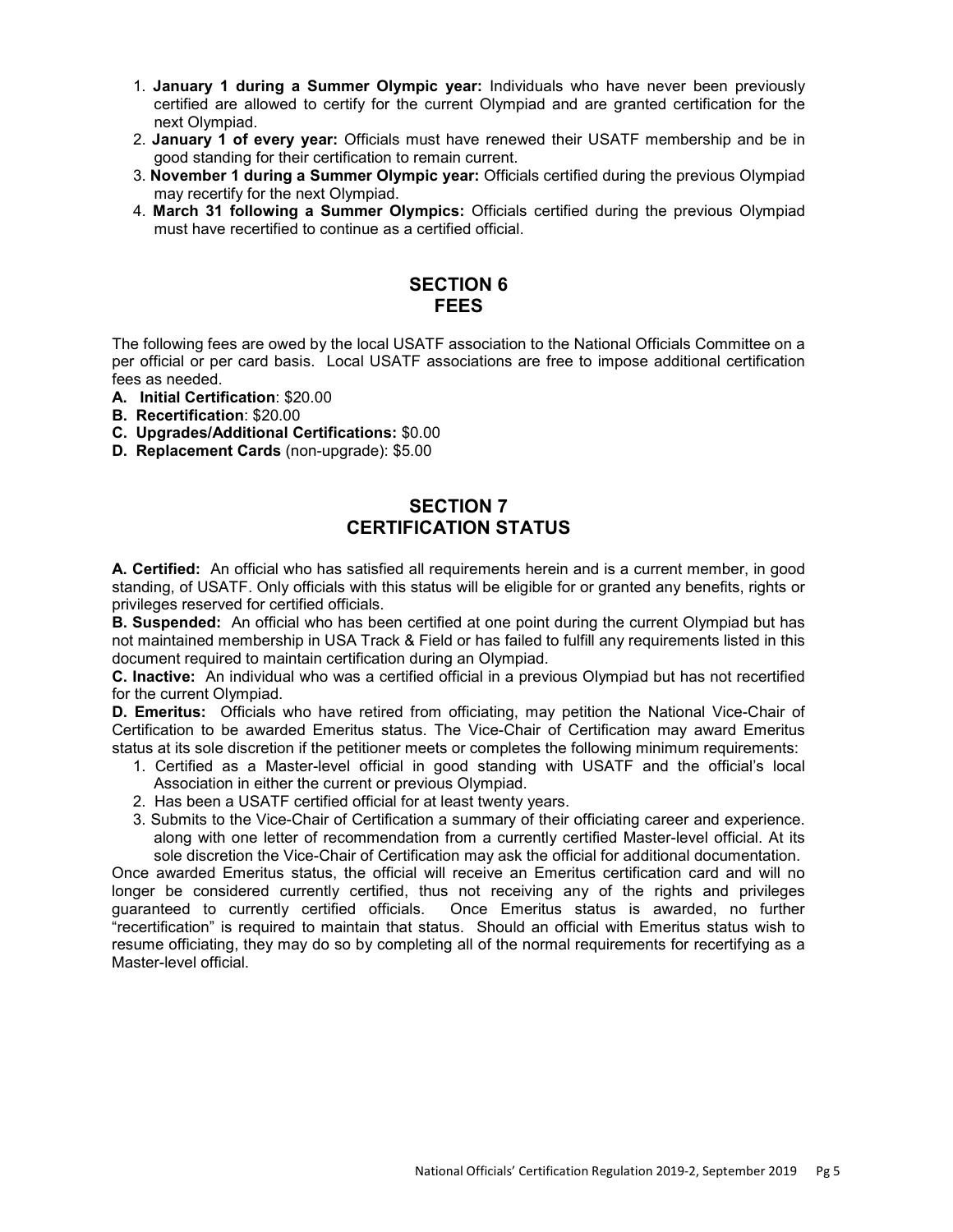#### **SECTION 8 OFFICIALS' CONDUCT**

An official who violates the Code of Ethics, or otherwise brings discredit upon the NOC, is subject to action by a decision of the Executive Committee, deemed appropriate for the infraction, including: a reprimand; denial of a certification upgrade; suspension of certification; or decertification. The Executive Committee may suspend an official's certification pending an investigation and resolution of an incident or complaint.

#### **SECTION 9**

#### **CERTIFICATION LEVELS AND GRADES**

Officials can be certified in a variety of disciplines, with each discipline falling under either a set of Levels or a set of Grades defined as follows:

**A. Levels:** All disciplines offered with Levels follow the five-level path listed below. Disciplines at a particular level may have a common combined discipline at the previous level and may also be split into more than one discipline when advancing to the next level. All disciplines at a particular level will have the same requirements as other disciplines at that level for both initial certification and advancement.

- 1. **Apprentice:** New officials
- 2. **Association:** Officials who are ready to take on more responsibility at meets within their own Association.
- 3. **National:** Officials who are ready to take on more responsibility outside of their Association and serve as head officials within their Association.
- 4. **Master:** Officials who are capable of serving as head officials at major regional and national meets.
- 5. **Emeritus:** Retired Master-level officials who have been granted Emeritus status.

**B. Grades:** Each discipline offered with Grades has a custom set of grades starting with Grade 1 and increasing in number as needed. Certification at each grade and advancement to the next grade is based on a custom set of requirements for each discipline.

#### **SECTION 10 OVERALL CERTIFICATION LEVEL**

Each official will have an overall certification level equal to their highest certified discipline that falls under the system of Levels outlined in Section 9A. An official's overall level will automatically adjust the first time an upgrade to a higher level is achieved. Upgrades in disciplines that fall under the system of grades outlined in Section 9B do not affect the overall certification level.

#### **SECTION 11 LEVEL REQUIREMENTS**

#### **A. Certification Requirements - Apprentice Level**

1. Complete the Apprentice Rules Review, achieving at least the minimum passing score.

2. Complete any training or additional testing requirements, which are uniformly imposed by the certifying USATF association and comply with the requirements in Sections 14 and 15 below.

#### **B. Recertification Requirements - All Levels**

1.Comply with all requirements of Section I.

- **C. Certification Requirement Exceptions** In exceptional cases, Certification Chairs may request an exception to initially certify an official at other than the Apprentice level, or to upgrade an official with less than two years of service at the current level. Requests, with justification, are sent to the National Vice Chair, Certification for consideration.
- **D. Certification Level Upgrades**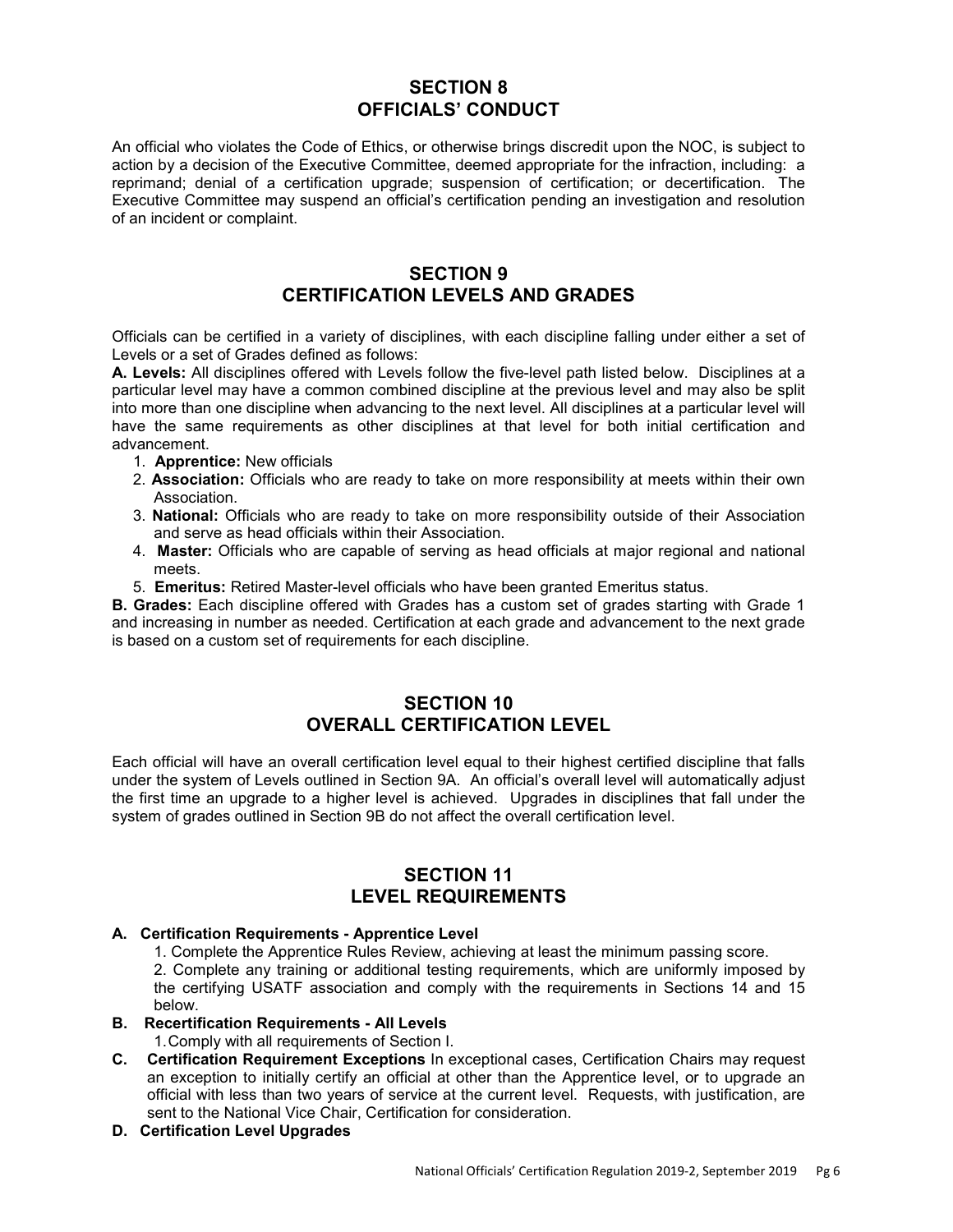1. Officials seeking an upgrade must meet the criteria in the table below.

2. Certification level upgrades are considered for specific disciplines. Officials and those offering upgrade recommendations must specify and address the discipline involved.

3. The criteria are *applied to each discipline independently of any other disciplines in which an official is certified.* Where requirements from one discipline overlap with another, then those requirements can be satisfied at a single time. When meeting some requirements, such as the number of meets worked, **an official must have officiated that specific discipline at a meet in order for it to count towards an upgrade**. If multiple events were officiated at a meet, then that one meet can count towards the requirements of those corresponding disciplines.

4. For upgrade of Race Walk officials or judges, the association Race Walk Committee or the National Race Walk Committee must provide a positive recommendation for upgrade to the Certification Chair.

5. An official who has demonstrated a continuing failure to adhere to Code of Ethics or Performance Guidelines may be denied an upgrade even if all other minimum requirements for the upgrade are met.

| <b>Certification Upgrade Requirements</b>                                                                                                                            |                                                                        |                                                                                                                                     |                                                                                                                                                       |  |  |
|----------------------------------------------------------------------------------------------------------------------------------------------------------------------|------------------------------------------------------------------------|-------------------------------------------------------------------------------------------------------------------------------------|-------------------------------------------------------------------------------------------------------------------------------------------------------|--|--|
| Officials are upgraded in, and must meet the criteria for, specific disciplines                                                                                      |                                                                        |                                                                                                                                     |                                                                                                                                                       |  |  |
| <b>Criteria</b>                                                                                                                                                      | <b>Upgrade to</b><br><b>Association Level</b>                          | <b>Upgrade to</b><br><b>National Level</b>                                                                                          | <b>Upgrade to</b><br><b>Master level</b>                                                                                                              |  |  |
| Serve in current certification<br>level for at least                                                                                                                 | 2 years                                                                | 2 years                                                                                                                             | 2 years                                                                                                                                               |  |  |
| Work a minimum number of<br>meets at the current<br>certification level -<br>specifically in the discipline<br>concerned                                             | At least 8 Meets                                                       | At least 10 meets; of<br>which 2 must be outside<br>the home Association,<br>or be Regional,<br>National, or<br>International meets | At least 12 meets; of<br>which 2 must be<br>Regional, Nat'l, or<br>Internat'l meets; plus 2<br>more of those, or 2<br>outside the home<br>Association |  |  |
| Positive written upgrade<br>recommendations from<br>officials worked with or<br>under                                                                                | From 1 Master or 1<br>National level official                          | From 2 Master, or 1<br>Master & 1 National<br>level official                                                                        | From 3 Master level<br>officials                                                                                                                      |  |  |
| <b>Complete required Rules</b><br>Reviews with the minimum<br>required score                                                                                         | Yes, for overall<br>upgrade; or for a graded<br>discipline with a test | Yes, for overall upgrade;<br>or for a graded<br>discipline with a test                                                              | Yes, for overall<br>upgrade; or for a<br>graded discipline with a<br>test                                                                             |  |  |
| Meet the certification level<br>definition of being ready to<br>serve as indicated, in the<br>discipline concerned:                                                  | Take on more<br>responsibility in home<br>association meets            | Take on more<br>responsibility outside<br>the home Association,<br>and serve as a head<br>official within the home<br>association   | Serve as a head official<br>at major regional and<br>national meets                                                                                   |  |  |
| Meet any additional training<br>or testing criteria<br>established by the<br>Association (Note)                                                                      | Yes                                                                    | Yes                                                                                                                                 | Yes                                                                                                                                                   |  |  |
| Note. Additional association criteria must be uniformly applied by the certifying USATF association and<br>comply with the requirements in Sections 14 and 15 below. |                                                                        |                                                                                                                                     |                                                                                                                                                       |  |  |

National Officials' Certification Regulation 2019-2, September 2019 Pg 7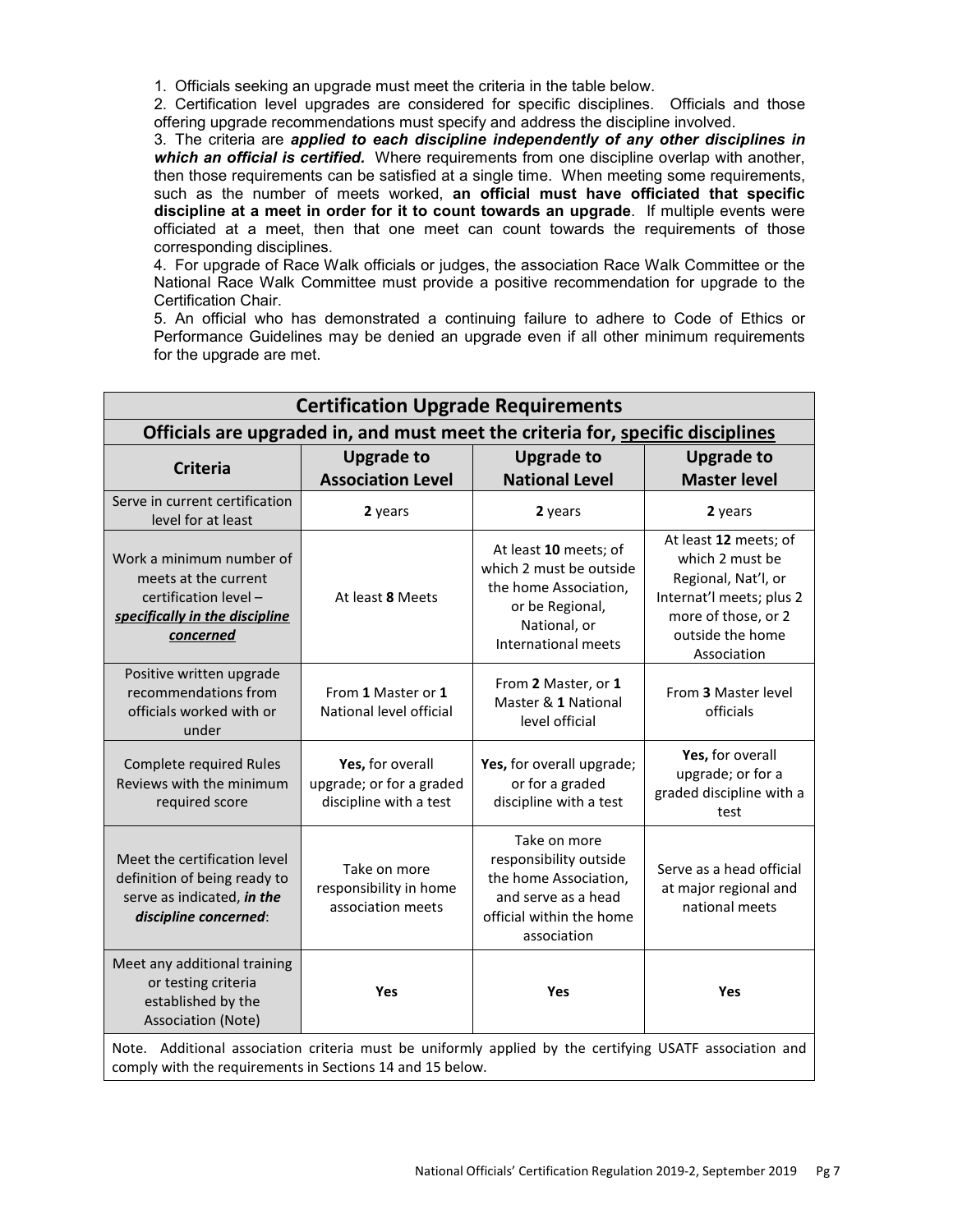#### **SECTION 12 LEVEL DISCIPLINES**

A. The following disciplines are offered for certification under the Level System:

| <b>Apprentice</b>       | <b>Association</b>                        | <b>National</b>                                                                        | <b>Master</b>                   |  |
|-------------------------|-------------------------------------------|----------------------------------------------------------------------------------------|---------------------------------|--|
|                         | Starter                                   | <b>Starter</b><br>Starter                                                              |                                 |  |
| <b>Track Events</b>     | Umpire                                    | Umpire                                                                                 | Umpire                          |  |
|                         | Clerk of the Course                       | Clerk of the Course<br>Clerk of the Course                                             |                                 |  |
|                         | <b>Finish Line Official</b>               | <b>Finish Line Official</b>                                                            | <b>Finish Line Official</b>     |  |
|                         | Shot Put                                  |                                                                                        |                                 |  |
|                         | <b>Discus</b>                             |                                                                                        |                                 |  |
|                         | <b>Throws</b><br>Javelin                  |                                                                                        | <b>Throws</b>                   |  |
| <b>Field Fvents</b>     | Hammer/Weight Throw                       |                                                                                        |                                 |  |
|                         | Horizontal Jumps                          | Horizontal Jumps                                                                       | Horizontal Jumps                |  |
|                         | High Jump                                 |                                                                                        | Vertical Jumps                  |  |
|                         | Pole Vault                                | <b>Vertical Jumps</b>                                                                  |                                 |  |
|                         | Inspector of Implements                   | Inspector of Implements<br>Inspector of Implements                                     |                                 |  |
|                         | <b>Fully Automatic Timing</b>             | <b>Fully Automatic Timing</b>                                                          | <b>Fully Automatic Timing</b>   |  |
|                         | Competition Secretary/<br>Data Specialist | Competition Secretary/<br>Competition Secretary/<br>Data Specialist<br>Data Specialist |                                 |  |
| Marshal                 | Marshal                                   | Marshal                                                                                | Marshal                         |  |
| Race Walk               | Race Walk Official                        | Race Walk Official                                                                     | Race Walk Official              |  |
|                         | Race Walk Judge                           | Race Walk Judge                                                                        | Race Walk Judge                 |  |
| LDR/Off-Track<br>Events | <b>I DR/Off-Track Fvents</b>              | LDR/Off-Track<br>Timer/Recorder                                                        | LDR/Off-Track<br>Timer/Recorder |  |
|                         |                                           | LDR/Off-Track General                                                                  | LDR/Off-Track General           |  |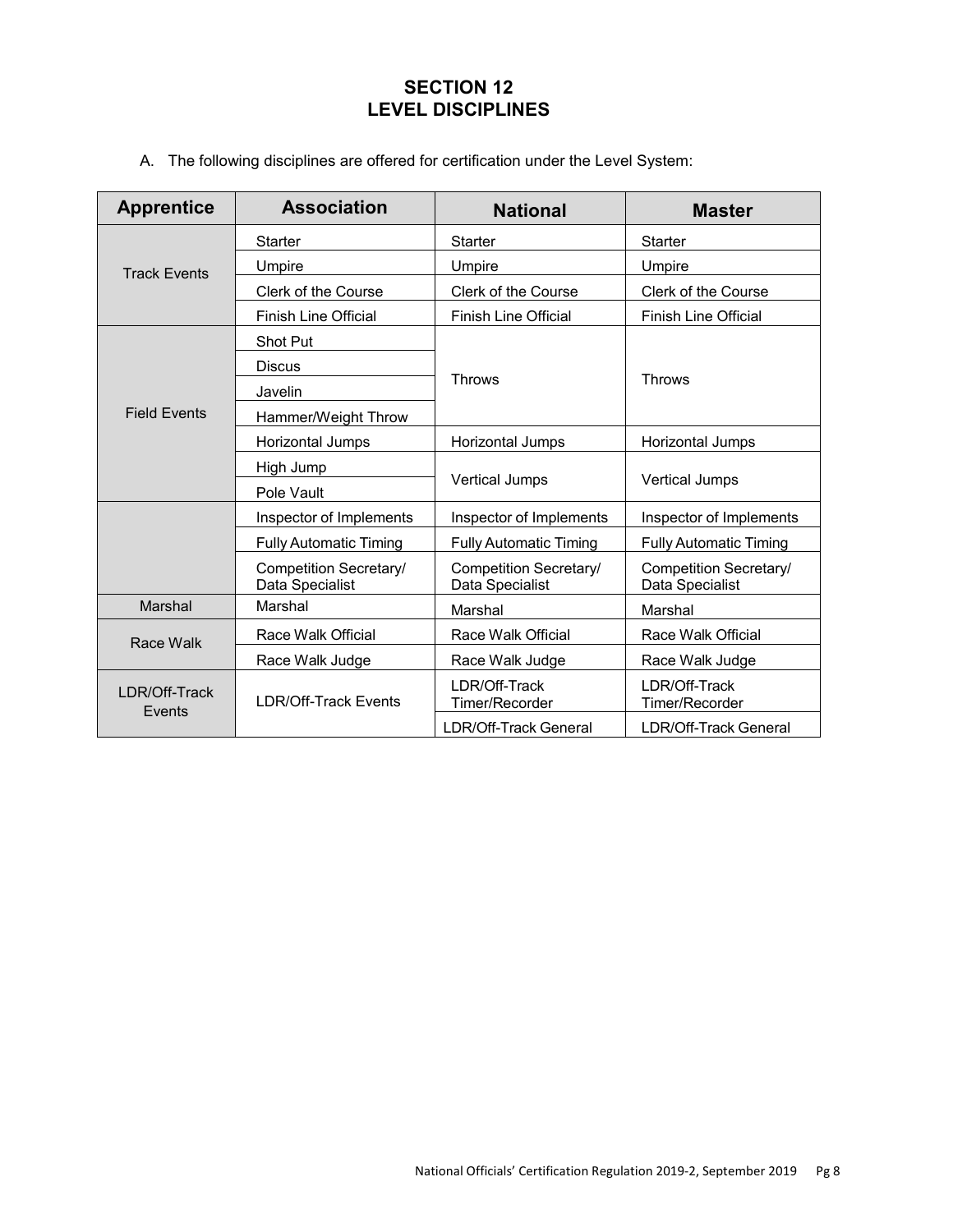#### **SECTION 13 GRADED DISCIPLINES AND REQUIREMENTS**

- **A.** The following disciplines, each with their own requirements, are offered under the Grade System:
- **B. Certification Requirement Exceptions** In exceptional cases, Certification Chairs may request an exception to initially certify an official or to upgrade an official with less than the required years of service or number of meets. Requests, with justification, are sent to the National Vice Chair, Certification for consideration.

| <b>Discipline</b>                                       | Grade          | <b>Certification</b><br>level of at<br>least                                                                   | Serve in, and<br>officiate<br>meets, in this<br>discipline for<br>at least | Written recomm.<br>from Meet<br>Directors or<br><b>Ofcls' Coord for</b><br>whom they<br>served in this<br>discipline | <b>Complete</b><br>required Rules<br><b>Reviews with</b><br>the minimum<br>required score | <b>Awarded by</b>               |
|---------------------------------------------------------|----------------|----------------------------------------------------------------------------------------------------------------|----------------------------------------------------------------------------|----------------------------------------------------------------------------------------------------------------------|-------------------------------------------------------------------------------------------|---------------------------------|
| <b>Referee</b><br>(Note 1)                              | 1              | National<br>(Note 2)                                                                                           | 2 years<br>8 meets                                                         | $\overline{2}$                                                                                                       | Yes                                                                                       | Assn Cert                       |
|                                                         | $\overline{2}$ | Master &<br>Ref Grade 1                                                                                        | 2 years<br>10 meets                                                        | 3                                                                                                                    | (Note 5)                                                                                  | Chair                           |
| <b>Combined</b><br><b>Events</b><br>Coordinator         | 1              | Association<br>(Note 3)                                                                                        | 2 years<br>4 meets                                                         | $\overline{2}$                                                                                                       |                                                                                           |                                 |
|                                                         | $\mathbf{2}$   | National &<br>C. E. Coord<br>Grade 1                                                                           | 2 years<br>6 meets                                                         | $\overline{2}$                                                                                                       | Yes<br>(Note 5)                                                                           | Assn Cert<br>Chair              |
|                                                         | 3              | Master &<br>C. E. Coord<br>Grade 2                                                                             | 2 years<br>8 meets                                                         | 3                                                                                                                    |                                                                                           |                                 |
| <b>Technical</b>                                        | $\mathbf{1}$   | National<br>(Note 4)                                                                                           | 4 years                                                                    | $\overline{2}$                                                                                                       | N/A                                                                                       | Nat'l Vice<br>Chair Certif.     |
| <b>Manager</b>                                          | $\mathbf{2}$   | Tech. Mgr.<br>Grade 1                                                                                          | 2 years                                                                    | $\mathbf{3}$                                                                                                         |                                                                                           |                                 |
| <b>Electronic</b>                                       | $\mathbf{1}$   | Association                                                                                                    | N/A                                                                        | Recomm. from                                                                                                         |                                                                                           |                                 |
| <b>Distance</b><br><b>Recorder</b>                      | $\overline{2}$ | National                                                                                                       | 2 years<br>10 meets                                                        | the EMJ who<br>administered the<br>test                                                                              |                                                                                           |                                 |
|                                                         | $\mathbf{1}$   | Association                                                                                                    | N/A                                                                        | Certified on the                                                                                                     |                                                                                           |                                 |
| <b>Electronic</b><br><b>Distance</b><br><b>Measurer</b> | $\overline{2}$ | National                                                                                                       | 3 years<br>12 <sub>meets</sub>                                             | Total Station,<br>and a recomm.<br>from the EMJ<br>who<br>administered the<br>test                                   | N/A                                                                                       | Nat'l Vice<br>Chair Certif.     |
| <b>Electronic</b><br><b>Measurement</b><br>Judge        | 1              | Electronic<br><b>Distance</b><br>Recorder<br>Grade2, &<br>Electronic<br><b>Distance</b><br>Measurer<br>Grade 2 | Pass a test<br>administered<br>by an EMJ<br>Panelist                       | Recomm. from<br>the Electronic<br>Measurement<br>Panel to<br><b>National Vice</b><br>Chair, Certif.                  | N/A                                                                                       | <b>NOC</b><br>Executive<br>Cmte |
| Para-<br><b>Athletics</b>                               | 1              | Association                                                                                                    | N/A                                                                        | Pass the training course and<br>required tests as administered by<br>the USOPC                                       |                                                                                           | Nat'l Vice<br>Chair Certif.     |

**Notes:** 

1. Referee certifications, and the requirements are for each individual discipline: Track Referee, Field Referee, Combined Events Referee, LDR/Off-Track Referee, and Race Walk Referee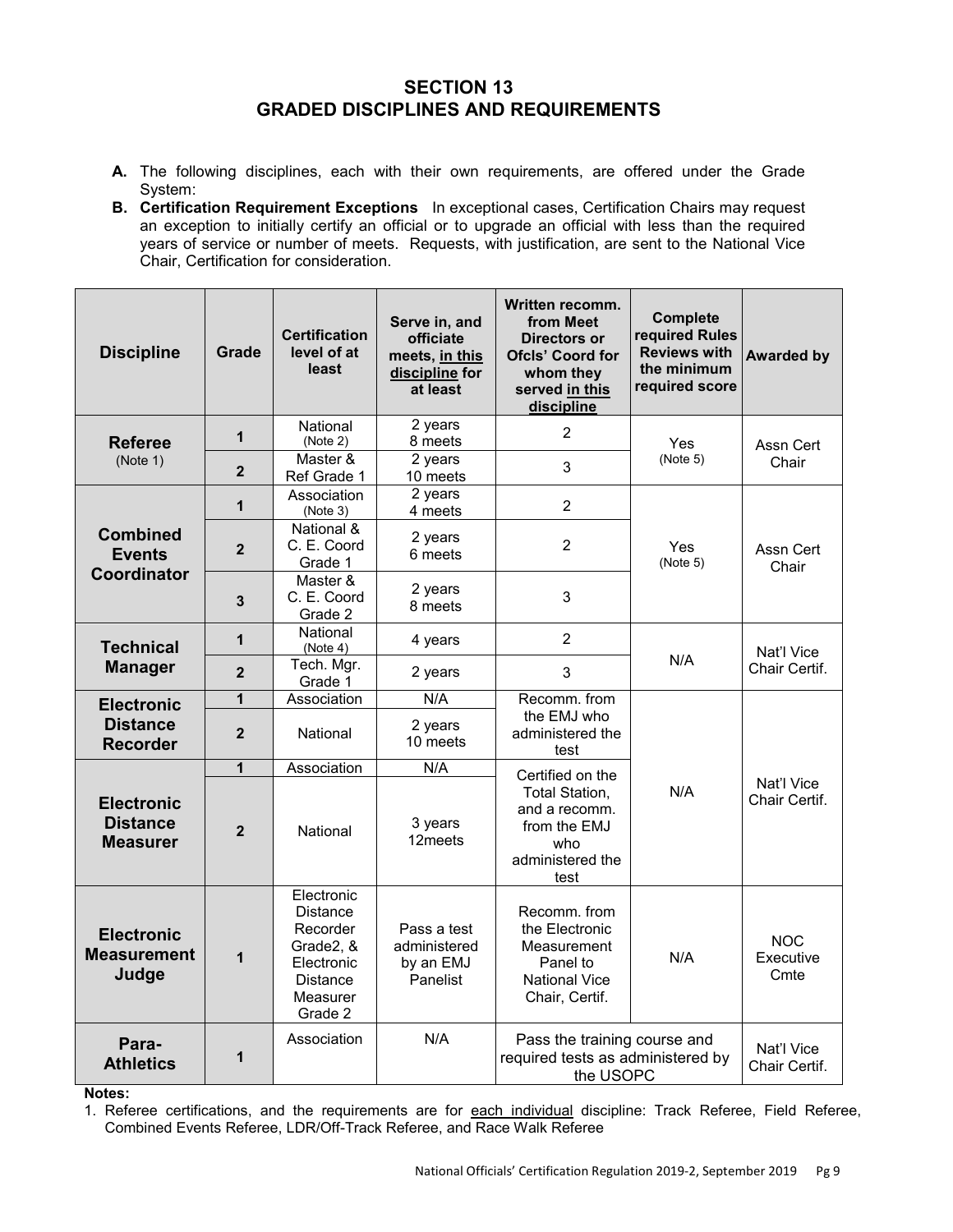- 2. Should be a National or Master-level official in many, if not all, of the appropriate individual disciplines.
- 3. Should be an Association or National-level official in many, if not all, of the appropriate individual disciplines.
- 4. Should be a National or Master-level official in multiple disciplines, ideally covering both Track and Field events.
- 5. Must also meet any additional training or testing criteria established by the Association.